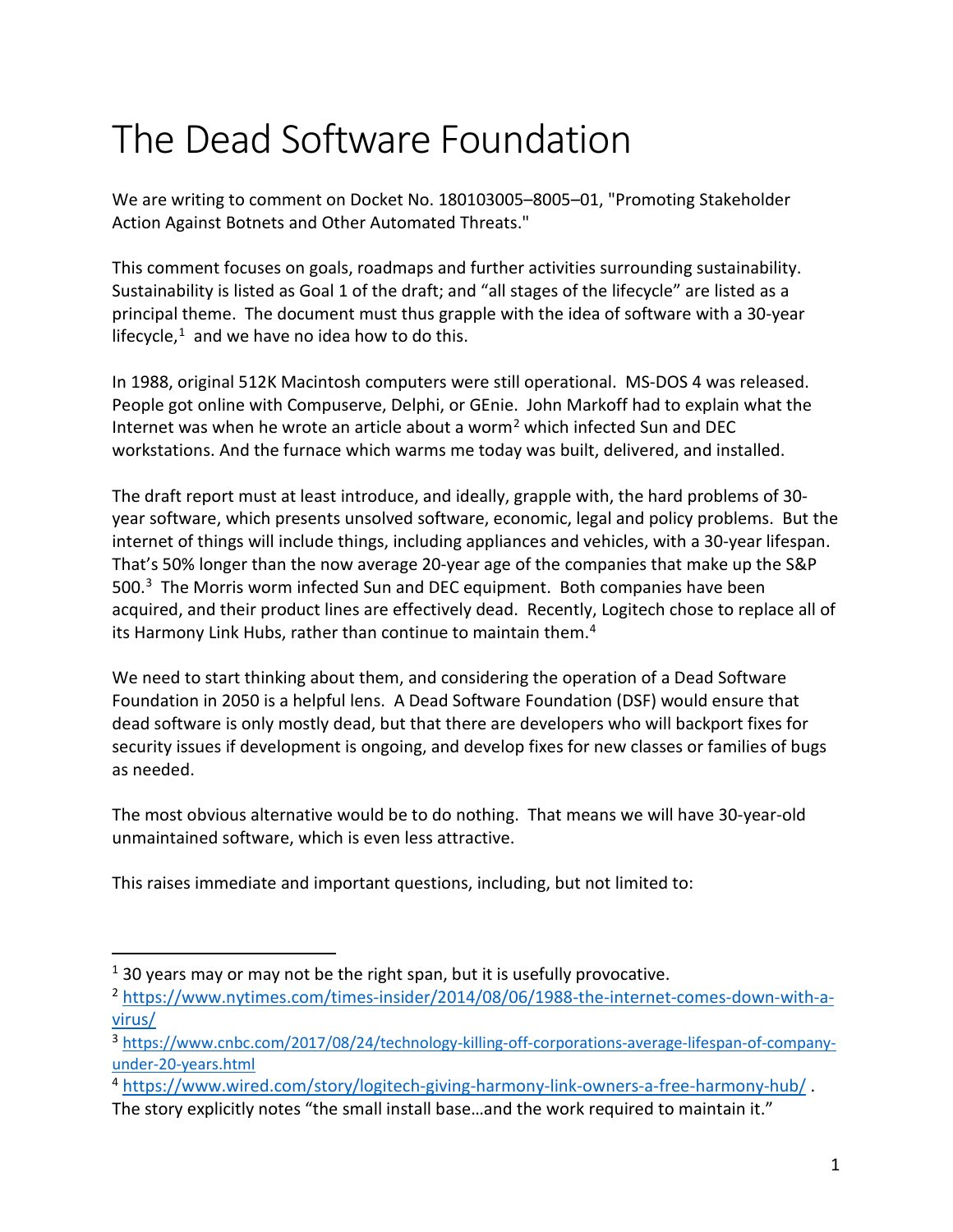- Who would contribute software, when and why? For example, if Microsoft contributed the source to Windows XP and security patches were made available, perhaps fewer people would buy Windows 10, or Microsoft might be concerned about that. If Linux without systemd were under maintenance, how does that effect the development of new systems? What happens if the Acme Furnace company keeps using Linux 2.0 kernels?
	- $\circ$  Dan Geer has suggested that abandoned software be open sourced<sup>5</sup>, but open source is insufficient, we need a mechanism for fixes, and if a company enters bankruptcy, its software will be an asset owed to creditors, which is in conflict with contribution to such an effort.
	- $\circ$  Software is insufficient as a contribution. It is useless without the build tools, environment, and platforms needed to transform software into its final executable form of a program or firmware image.
- There is also the flipside of such a question, what software would a foundation accept? For example, there was an 11 line javascript program, "left-pad" whose removal broke a great many NPM-dependent packages.<sup>[6](#page-1-1)</sup> Without scope constraints, a DSF would be unable to have staff familiar with its code. It may not just be software; it may be domains, or even service of MUD files.<sup>[7](#page-1-2)</sup>
- Who pays? Those who leave software behind may be bankrupt or open source projects. Is software maintenance a public good? If so, and if governments pay, there are questions of who gets the jobs (is it ok for the American public to pay less expensive programmers in China?) What happens to knowledge of unfixed vulnerabilities? The US Vulnerabilities Equities Process and the Chinese CNNVD are already sources of distrust.[8](#page-1-3)
- How do updates get to normal people? It's not enough to patch a library; in many cases someone may need to build new firmware, test it and install it.
- How does the DSF keep staff employed long term to avoid knowledge churn? 30 years is over half of a working lifetime.

All of these questions may seem to lead to the conclusion that a Dead Software Foundation is too hard. It may well be. But don't call me to complain that your neighbor's furnace has put randomware on your door lock and you can't get in. I'd be sympathetic, but I can't handle the North Korean propaganda the darn voice-imitating malware keeps injecting into our conversation.

<span id="page-1-0"></span> <sup>5</sup> <http://geer.tinho.net/ieee/ieee.sp.geer.1307.pdf>

<span id="page-1-1"></span><sup>&</sup>lt;sup>6</sup> [https://www.theregister.co.uk/2016/03/23/npm\\_left\\_pad\\_chaos/](https://www.theregister.co.uk/2016/03/23/npm_left_pad_chaos/)

<span id="page-1-2"></span><sup>7</sup> Manufacturer Usage Description, an emerging protocol for constraining the network connections of a lightbulb or other internet enabled thing. While the protocol is emerging, in 30 years, it will be obstelete, along with the HTTP connections on which it relies.

<span id="page-1-3"></span><sup>8</sup> https://www.recordedfuture.com/chinese-mss-vulnerability-influence/